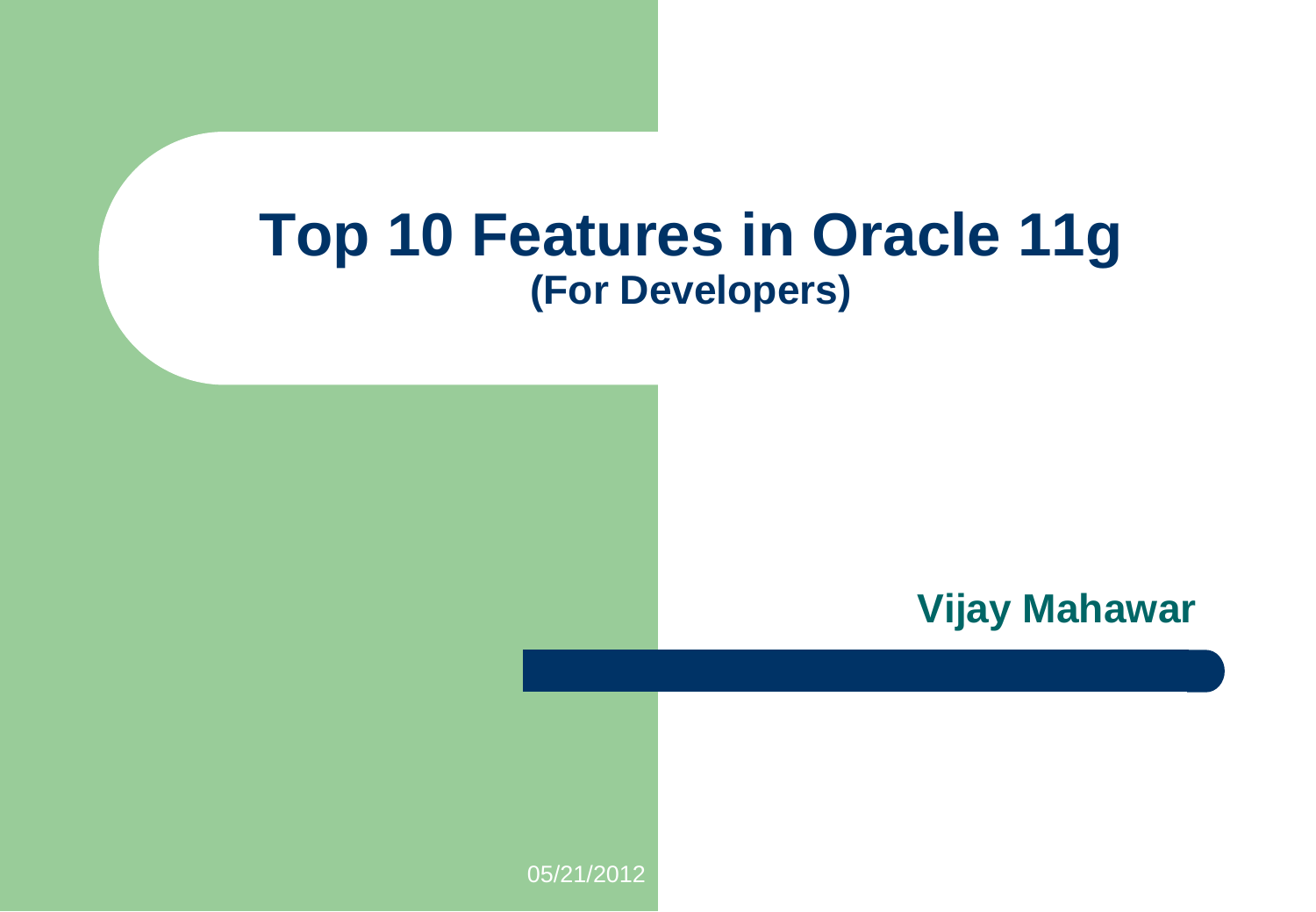## **Agenda**

- **Target Audience**
- Overview
- Top 10 features for developers
- Demo
- Q&A
- **References**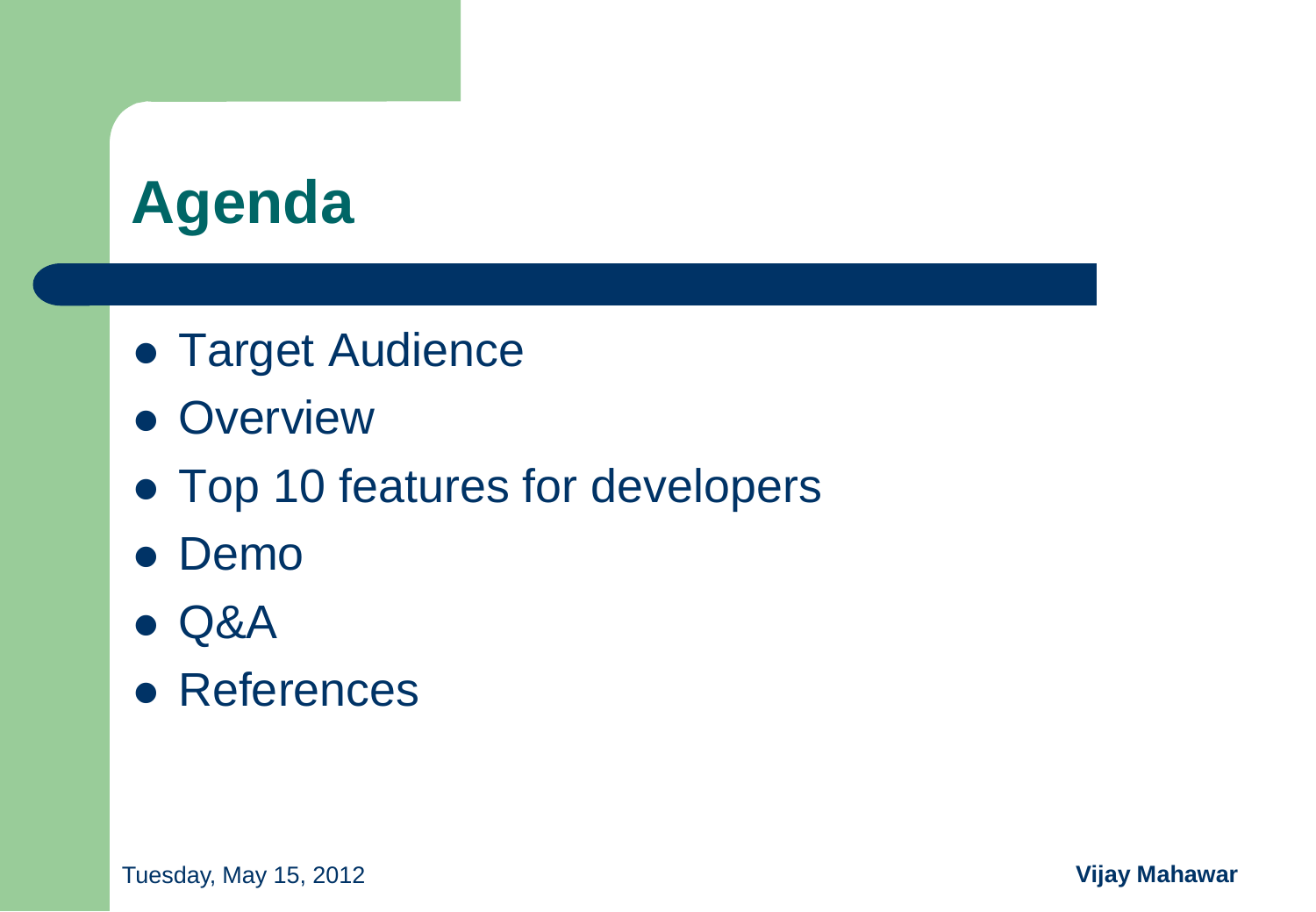# **Target Audience**

- SQL Developers
- PL/SQL Developers
- DBA
- Architects
- Oracle Enthusiasts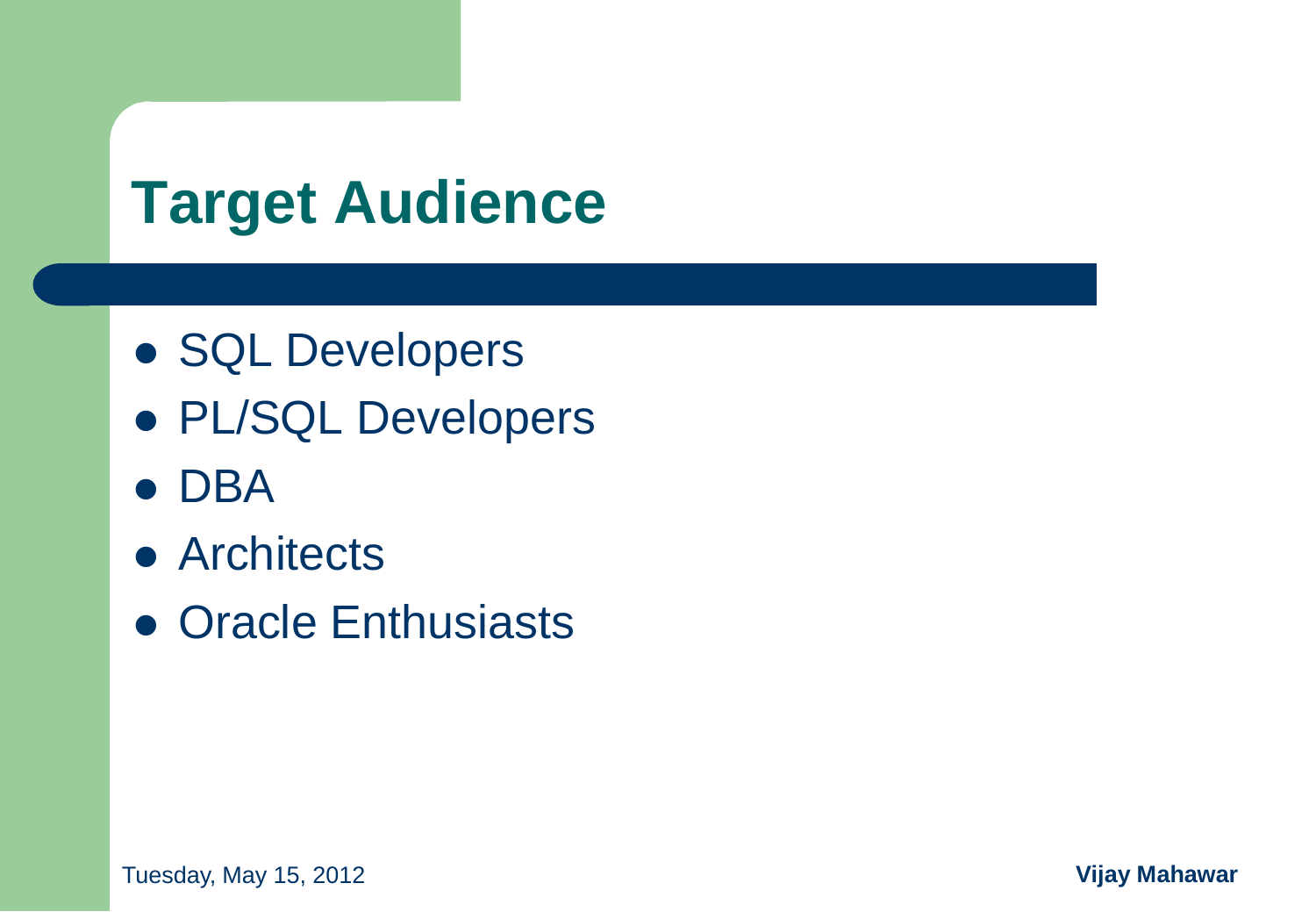#### **Overview**

- **Brief on Oracle Versioning and Conventions**
- Current version which is being used is 11.2.0.2.0 - 64bit Production



Tuesday, May 15, 2012 **4 Vijay Mahawar**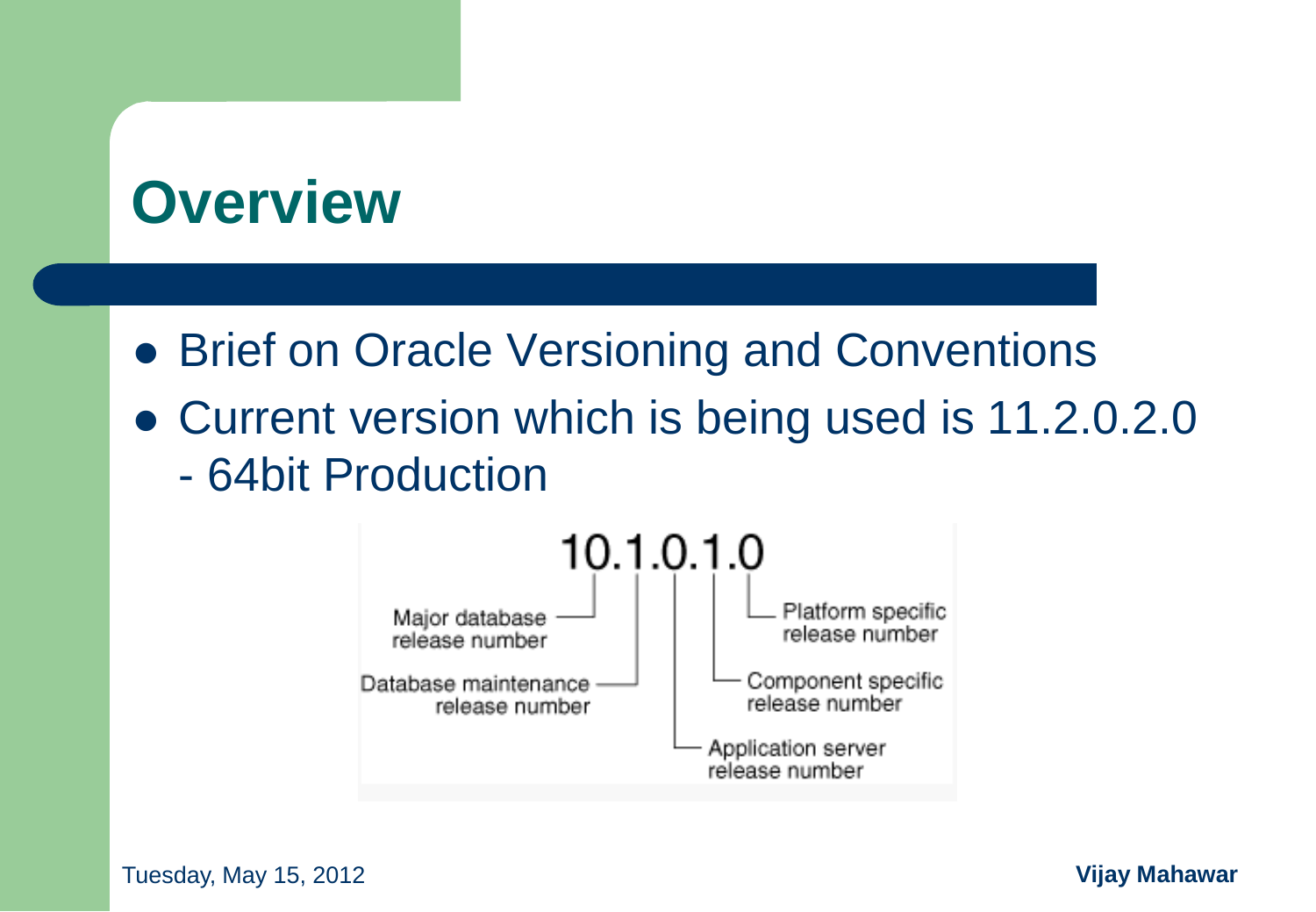# **Top 10 features for Developers**

- 1. TRIGGERS (FOLLOWS & COMPOUND)
- 2. DBMS HPROF & PLSHPROF DBMSHP\_RUNS, DBMSHP\_FUNCTION\_INFO, DBMSHP\_PARENT\_CHILD\_INFO
- 3. Automatic Subprogram Inlining PLSQL OPTIMIZE LEVEL - 2&3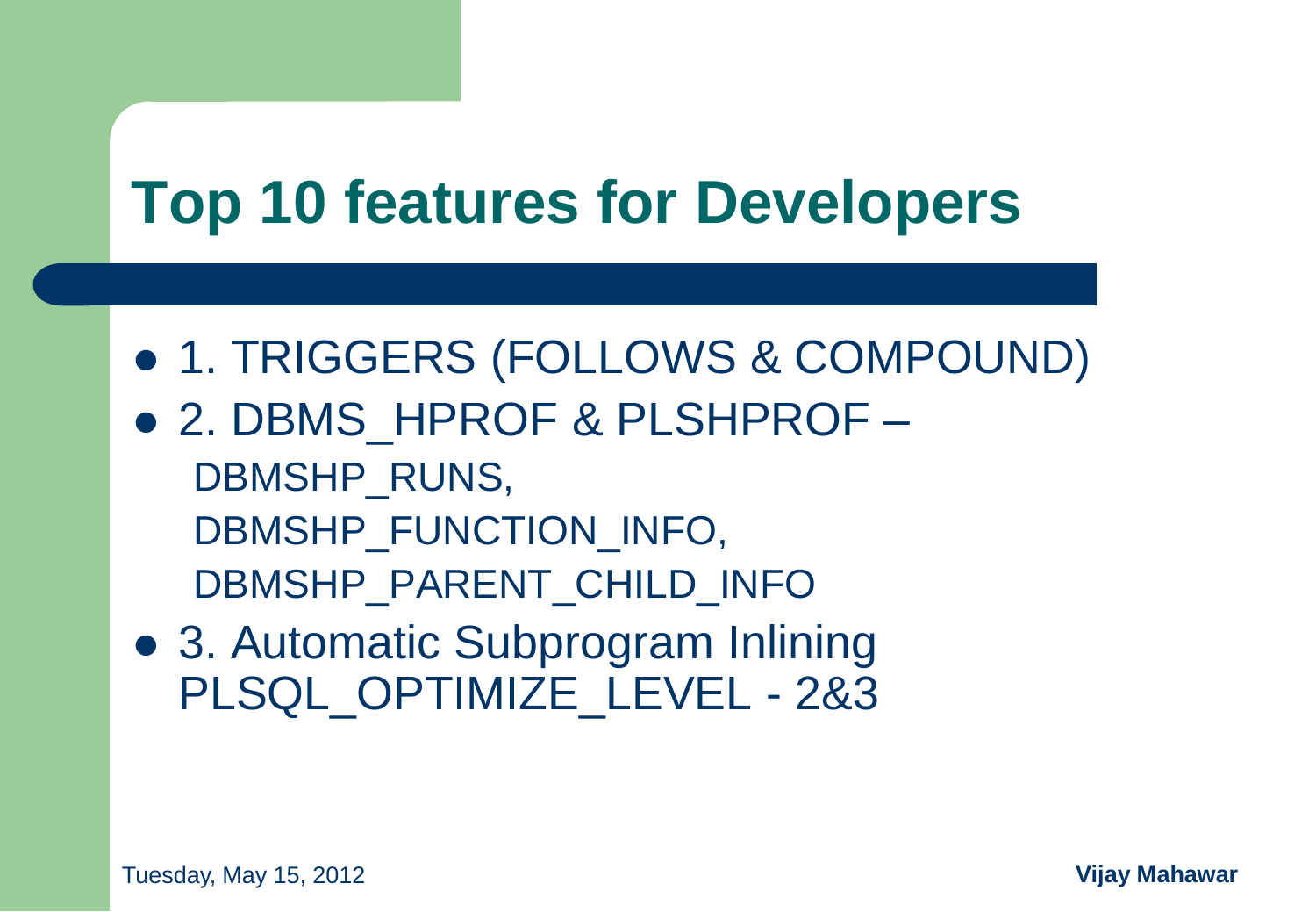# **Top 10 features for Developers**

- 4. Sequence in PLSQL Expression
- 5. CONTINUE (WHEN)
- 6. SIMPLE\_INTEGER
- 7. Named/Mixed Notation from SQL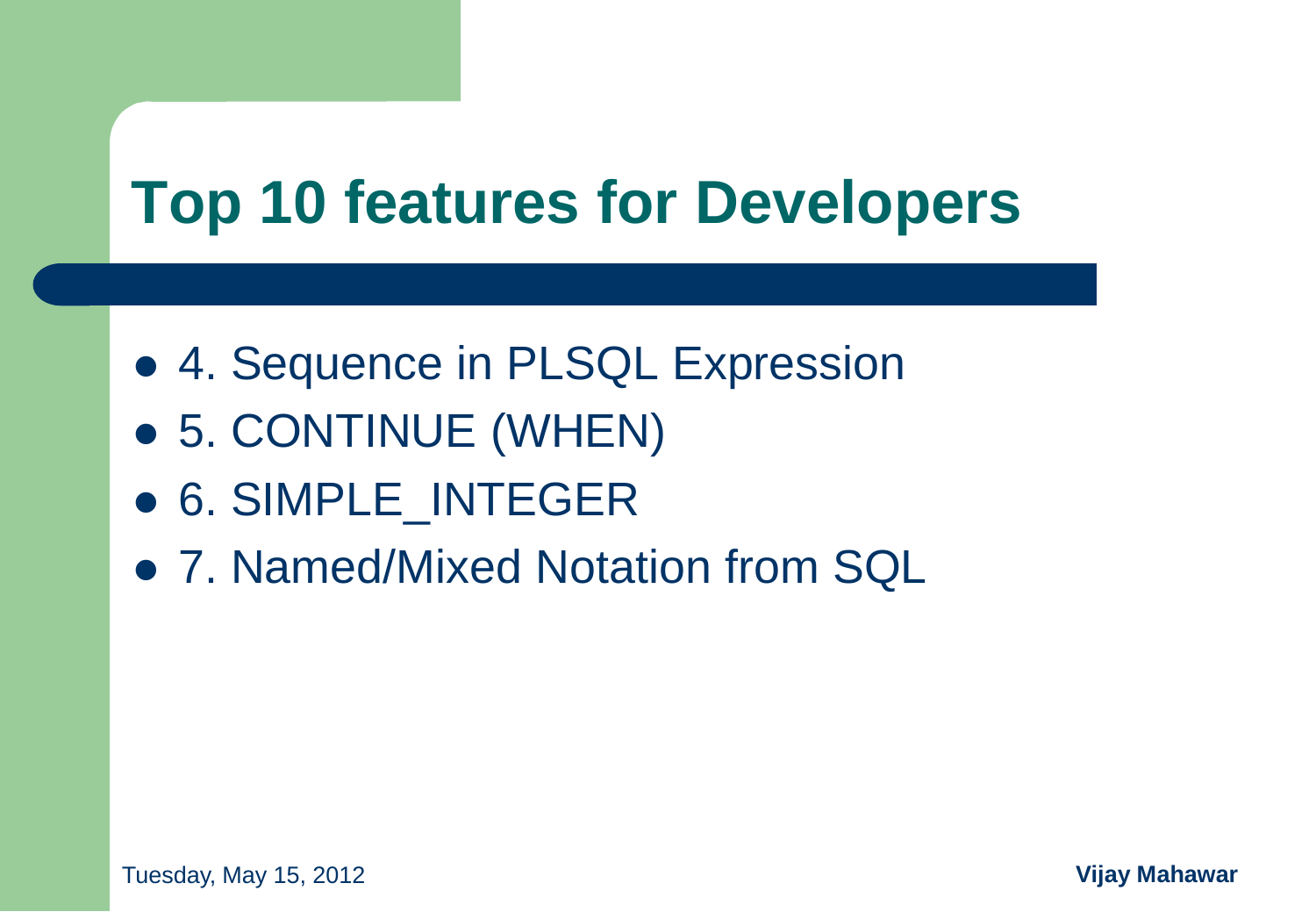# **Top 10 features for Developers**

- 8. REGEXP\_COUNT
- 9. PL/SQL Compiler Warnings
- 10. RESULT\_CACHE (RELIES\_ON)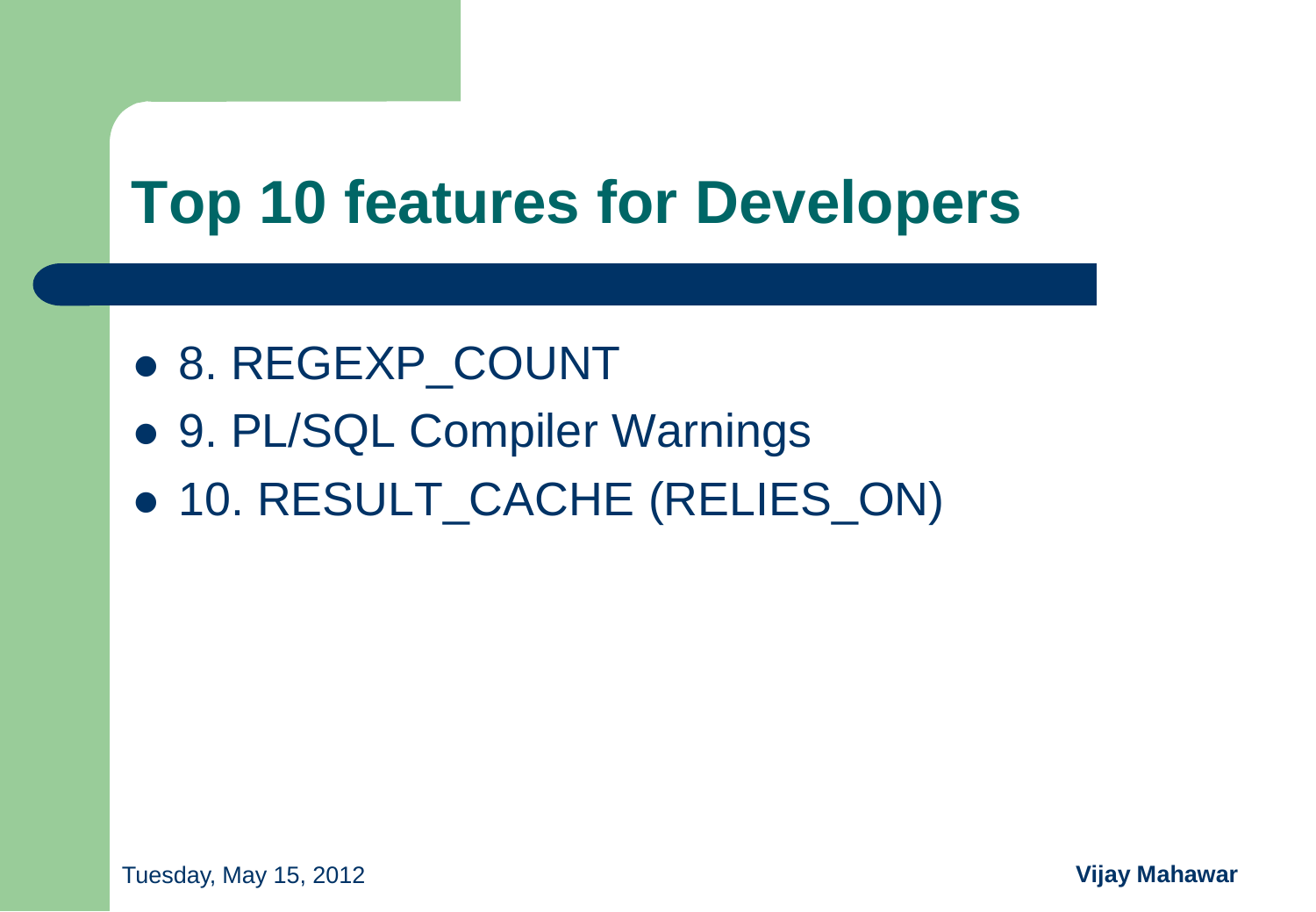#### **Demo**

#### • RESULT CACHE

- Parameter RESULT\_CACHE\_MODE
- Hints RESULT CACHE
- Dynamic View V\$RESULT CACHE\_OBJECTS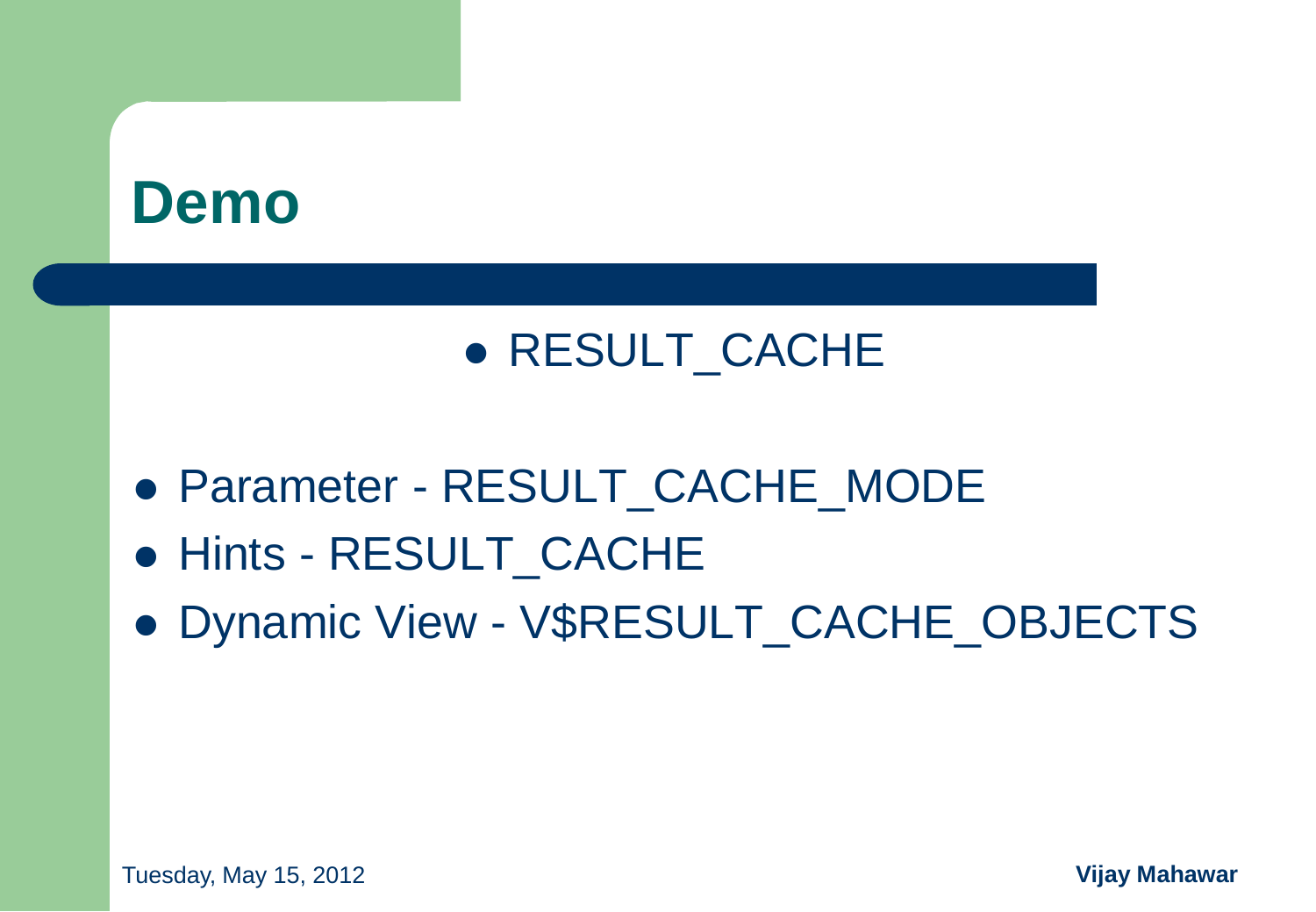## **References**

- 1. Oracle Database Documentation Library 11g (11.2) [http://www.oracle.com/pls/db112/portal.portal\\_db?frame=&selected=4](http://www.oracle.com/pls/db112/portal.portal_db?frame=&selected=4)
- 2. Daily Quiz on PLSQL [http://www.plsqlchallenge.com](http://www.plsqlchallenge.com/)
- 3. Oracle Base http://www.oracle-base.com/articles/plsql/articlesplsql.phpDocumentation Library 11g Release 2 (11.2)





**Database Administration** "Essentials" covers everyday database administration tasks, as performed using the E<br>"Supporting Documentation" includes in-depth concept, task and reference material. **Fesentials** 2 Day 884 covers general detabase administration tasks and concents. Each 2 Day the original concepts for specific osteroid togets. All tasks are presented in the Enter<br>that and concepts for specific advanced togics. All tasks are presented in the Enter<br>documentation describes command line-based metho 2 Day + Security Guide 2 Day DBA 2 Day + Performance Tuning Guide **Supporting Documentation** The documents below provide more extensive reference and advanced task m administration. Administrator's Guide Concepts **Error Messages** Performance Tuning Guide Reference Administrator's Guide SQL, PL/SQL, and PL/SQL Packages SQL statements and PL/SQL programs and packages are used extensive SQL Language Reference SQL Language Quick Reference PL/SQL Language Reference PL/SQL Padcages and Types Reference PL/SQL Language Reference **Clients for Database Administration** 

SQL\*Plus is a command-line client used for running SQL statement<br>provides all the same capabilities as SQL\*Plus, as well as an easy<br>managing database objects and creating and viewing reports. Communications Data Model Implementation and Operations G



Tuesday, May 15, 2012 **9 Vijay Mahawar**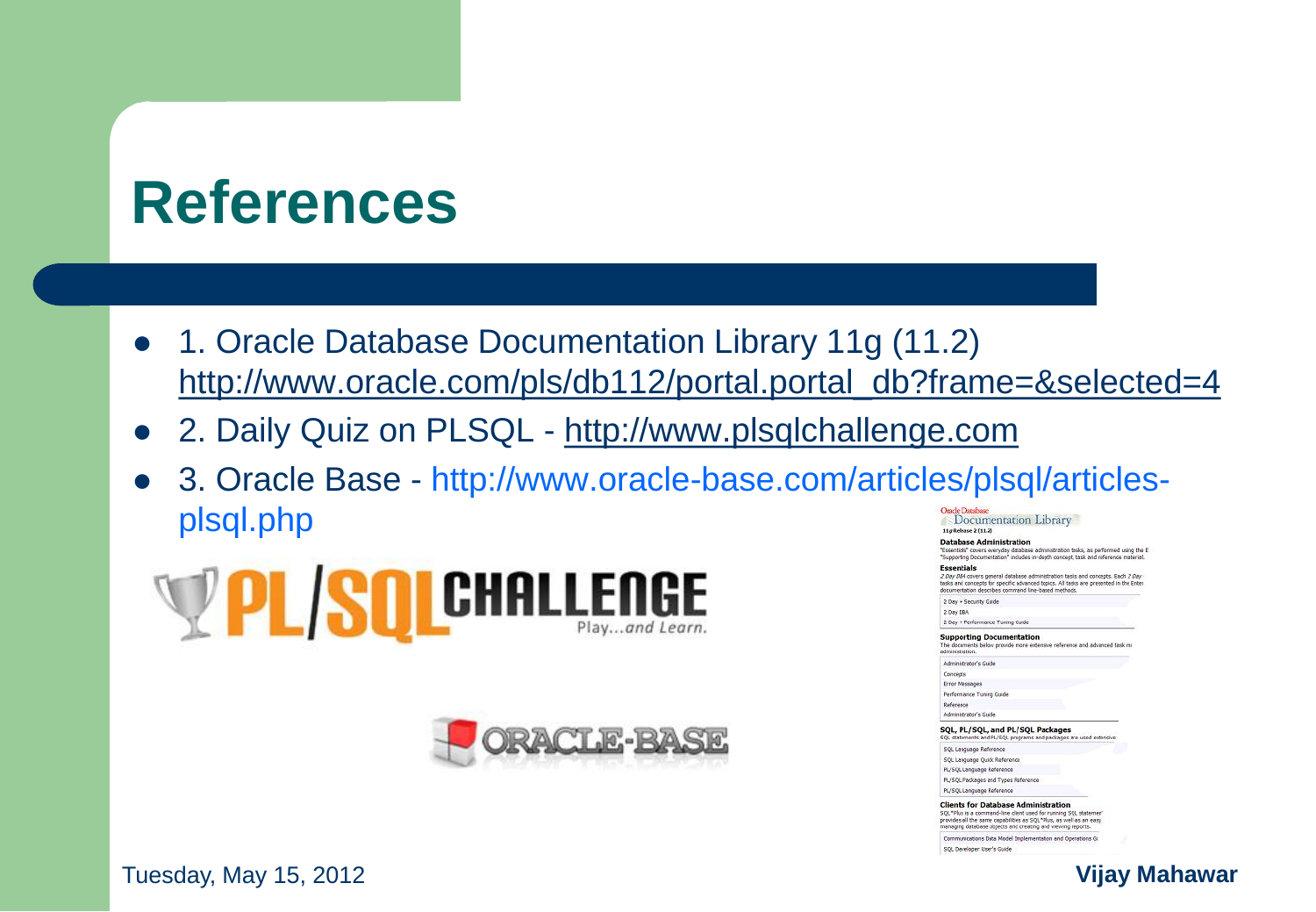

Tuesday, May 15, 2012 **10 Vijay Mahawar**